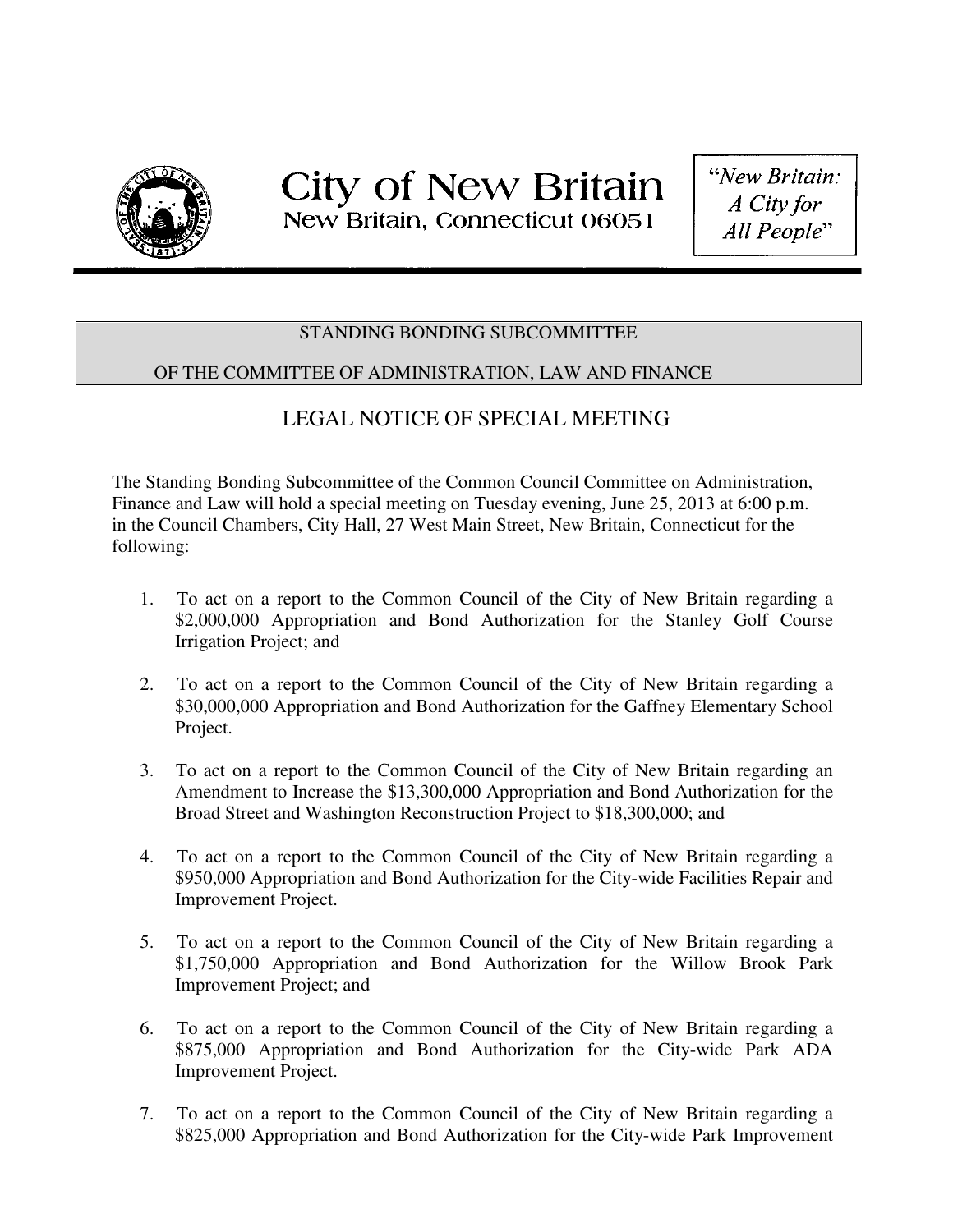Project; and

- 8. To act on a report to the Common Council of the City of New Britain regarding a \$940,000 Appropriation and Bond Authorization for the Beehive Stadium Improvement Project.
- 9. To act on a report to the Common Council of the City of New Britain regarding a \$200,000 Appropriation and Bond Authorization for the War Memorial Repair Project; and
- 10. To act on a report to the Common Council of the City of New Britain regarding a \$1,075,000 Appropriation and Bond Authorization for the Chesley Park Improvement Project.
- 11. To act on a report to the Common Council of the City of New Britain regarding a \$2,000,000 Appropriation and Bond Authorization for the Chesley Park Pool Project; and
- 12. To act on a report to the Common Council of the City of New Britain regarding a \$2,000,000 Appropriation and Bond Authorization for the Washington Park Pool Project.
- 13. To act on a report to the Common Council of the City of New Britain regarding a \$1,400,000 Appropriation and Bond Authorization for the Telecommunications Infrastructure and Equipment Project; and
- 14. To act on a report to the Common Council of the City of New Britain regarding a \$555,000 Appropriation and Bond Authorization for the City-wide Infrastructure Improvement Project.
- 15. To act on a report to the Common Council of the City of New Britain regarding a \$6,000,000 Appropriation and Bond Authorization for the Streetscape Improvement Project; and
- 16. To act on a report to the Common Council of the City of New Britain regarding a \$1,200,000 Appropriation and Bond Authorization for the Arch Street Improvement Project.
- 17. To act on a report to the Common Council of the City of New Britain regarding a \$250,000 Appropriation and Bond Authorization for the Stanley Ouarter Baseball Diamond Improvement Project; and
- 18. To act on a report to the Common Council of the City of New Britain regarding a \$5,055,650 Appropriation and Bond Authorization for the Purchase of Various Items of Capital Equipment.

 Todd Szabo Clerk, Bonding Subcommittee

cc: Mayor Timothy E. O'Brien Jr.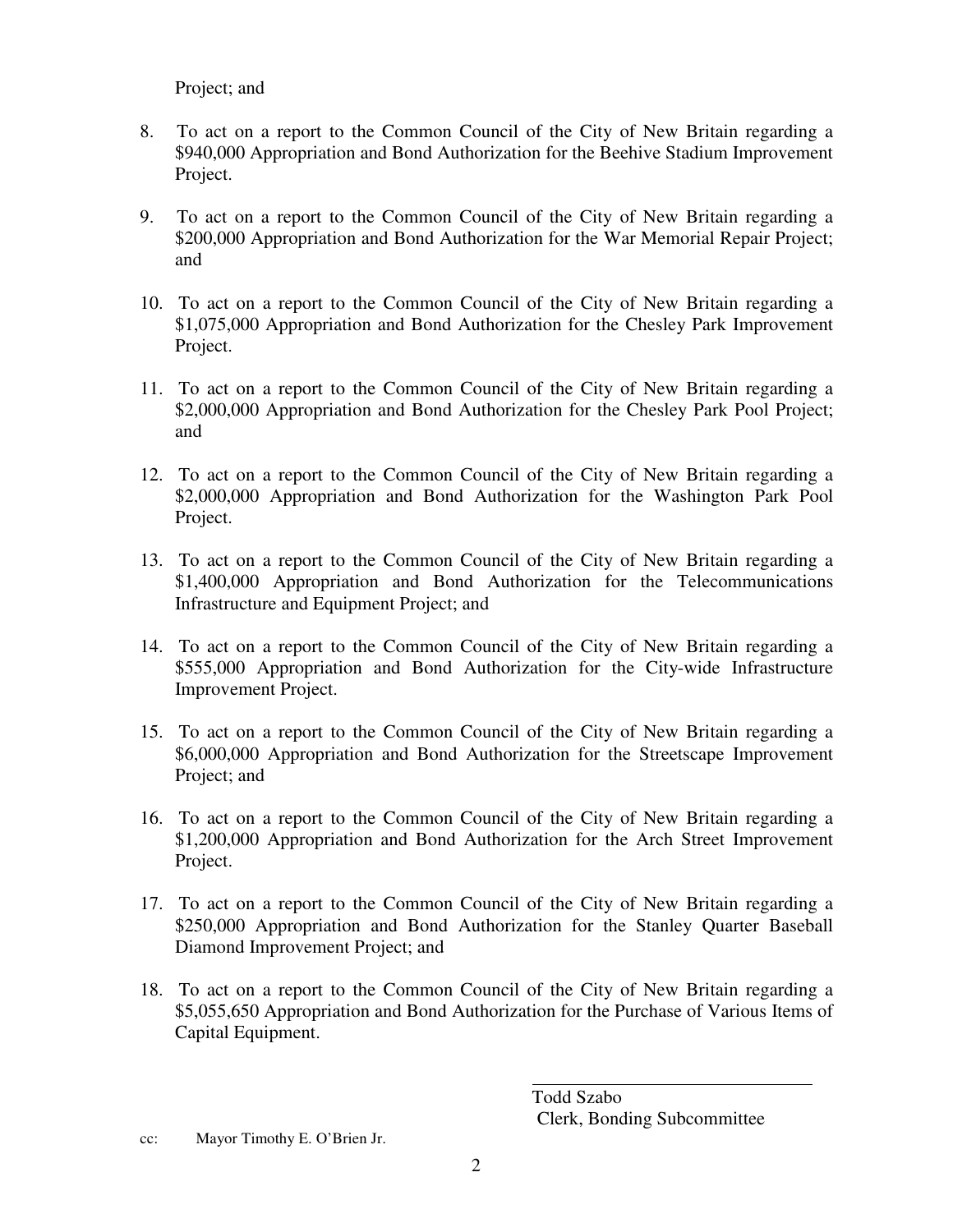Office of the Town Clerk

Chair Carlo Carlozzi, Jr., Ald.Tonilynn Collins, Ald. Lawrence Hermanowski, Ald. Michael Trueworthy, Ald. David DeFronzo, Ald. J. Tobias Freeman, Ald. Suzanne Bielinski, Ald. Rha-Sheen Brown, Ald. Adam Platosz, Treasurer Teresa Sapieha-Yanchak, BF&T Commissioner Marjorie Hackett-Wallace, BF&T Commissioner Kevin Nodell, Acting Finance Director Rebecca Salerni, Budget and Capital Projects Fiscal Officer Jonathan Perugini and Judie Carroll.